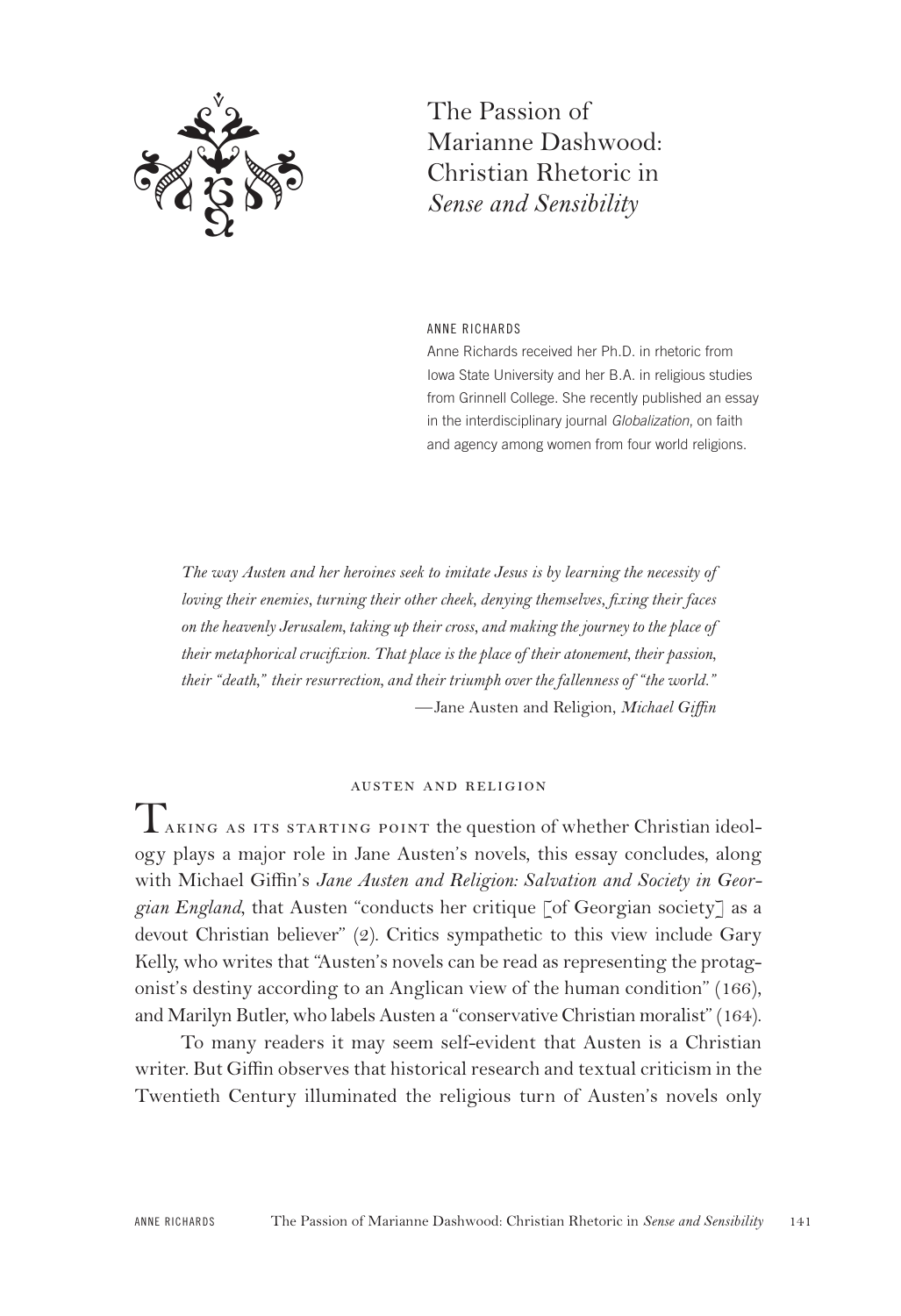after the retreat of the academic study of English literature. Such study was, in Giffin's view, "explicitly or implicitly hostile to what one can loosely describe as the traditional western and Christian world-view" (2), and academic critics tended to accuse "those who did try to read [Austen's] novels from a philosophical or theological perspective . . . of either over-reading or misreading." His observation echoes that of Mary Augusta Austen-Leigh, Austen's great niece, who bemoaned the propensity of critics unsympathetic towards Anglicanism to misunderstand Austen's character and especially her religious sensibility. Austen-Leigh noted, for instance, that one French critic characterized Austen's temperament in a way "so mistaken as to be in some respects exactly the reverse of the truth" (93); in fact, Austen possessed a "piety which ruled her in life and supported her in death" (94). Among the many readers who missed this point was G. K. Chesterton, who believed Austen to be "supremely irreligious" (503; cited in Mudrick 150).<sup>1</sup>

Such a claim suggests a profound ignorance of Austen's life, at least. Austen's father, a "scholarly country vicar" (Brown 5), considered it his duty to inculcate in his children an appreciation of Anglicanism. Two of his sons became clergymen, and "[u]nder [his] guidance, Jane learnt to regard Christianity as a reasonable and practical doctrine which made sense in this world as well as offering hope for the next" (Collins xviii). Her life and thoughts were guided by the religious principles he had instilled in her, and the many prayers she composed for her family bespeak a humble devotion, e.g.,

May we now, and on each return of night, consider how the past day has been spent by us, what have been our prevailing thoughts, words and actions during it, and how far we can acquit ourselves of evil. Have we . . . disobeyed the commandments, have we neglected any known duty, or willingly given pain to any human being? Incline our hearts to ask these questions oh! God, and save us from deceiving ourselves by pride or vanity. (*Minor Works* 453–54)

By the standards of this century, Austen's every day was overfull of religious duties and rituals, and she developed, not surprisingly, "into an assiduous reader of sermons and a sharp critic of those she heard delivered from the pulpit" (Collins 52). Valerie Grosvenor Myer, who, like other biographers, believes that Austen's Christianity was "sincere" (236; see also James Austen-Leigh, Cecil, and Collins), notes that Austen especially approved of Bishop Sherlock's sermons, which "emphasized self knowledge."<sup>2</sup> She considered herself profoundly indebted to her own religious upbringing (Collins 236), as indicated by a prayer she composed which implored God "above all other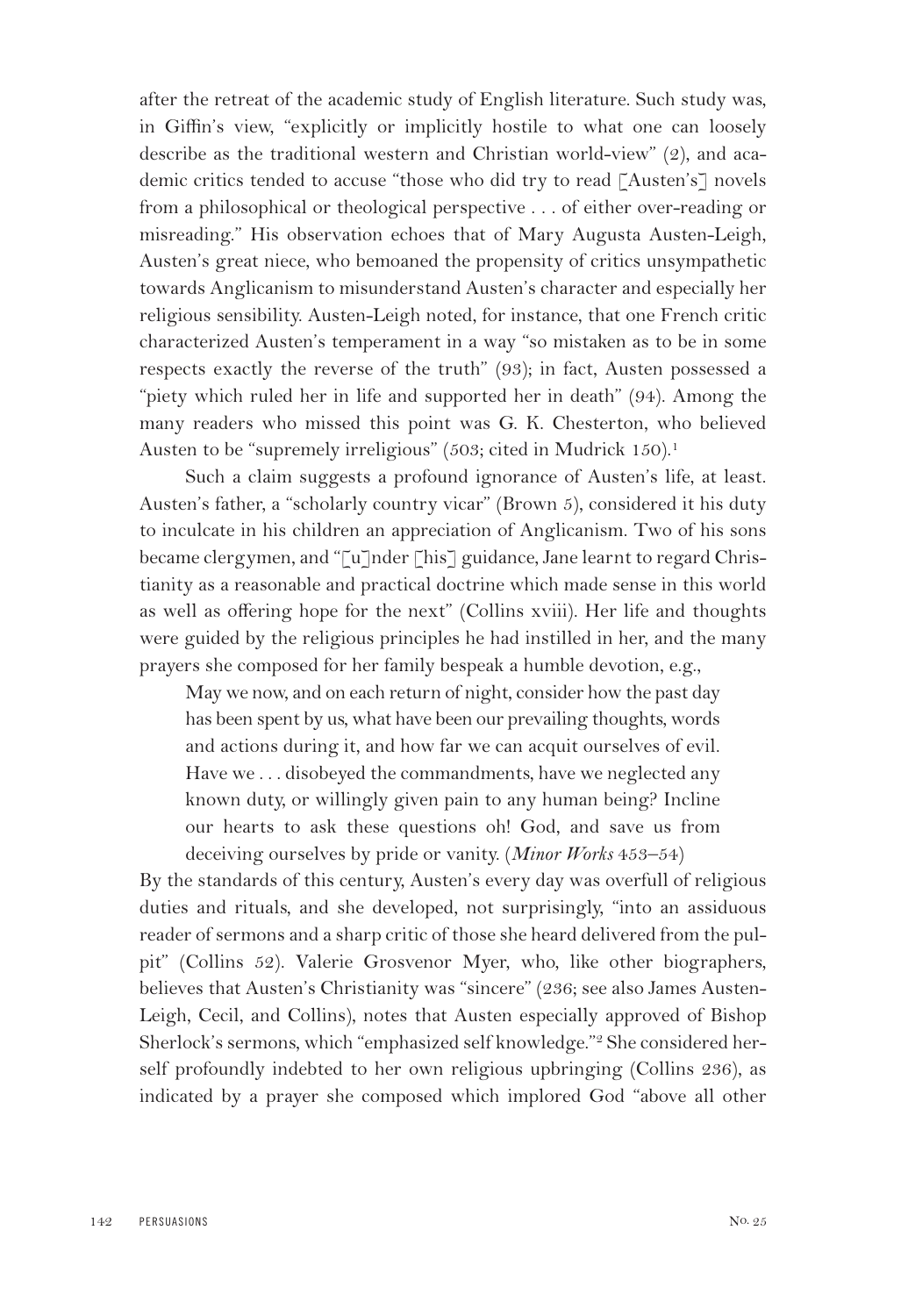blessings . . . to quicken our sense of the value of that holy religion in which we have been brought up, that we may not, by our own neglect, throw away the salvation thou hast given us" (*Minor Works* 454). Like her life, her death was, for the time, an unremarkably pious one. According to Cecil, during the last stages of what probably was Addison's disease, "she fortified her spirit with frequent prayers and regular religious reading. One or other of her two clergymen brothers, James and Henry, used to read the service with her as an aid to devotion" (196). When informed late in July 1817 that she did not have long to live, she "took the news calmly but asked if she might have the Sacrament administered to her while she was still able to realize its full significance" (198). Her sister-in-law Mary, who nursed the invalid faithfully, reported to a relative that Austen was "resigned and composed, a believing Christian" (Myer 235). Her final words, delivered to Cassandra, were "Pray for me, oh pray for me!" (Cecil 198). At Austen's request, she was buried in Winchester Cathedral. In short, it is consistent with the evidence of her life and death to assert that Austen was "a devout Anglican who [accepted] the canonical truths presented in Jewish and Christian scripture, and who [assented] to the theological truths presented in the *Book of Common Prayer*" (Giffen 162).

Many twentieth-century scholars, however, have "questioned the relevance of Austen's religion to her fictional art" (Kelly 154). For instance, in an exchange of letters in the *Times Literary Supplement* of January and February 1944, Q. D. Leavis argues that "Austen's personal beliefs could only interest the literary critic if they were manifested in the novels." In the same vein, Laurence Lerner (1967) states that "however pious Austen the person may have been, Austen the novelist did not believe in God, because 'a belief or a value only matters artistically if it is artistically present' in the writer's work" (20, cited in Kelly). As the current essay will attempt to demonstrate, Austen's confidence in the spiritual hope cherished by her parents, and her admiration for behavior reflecting Christian morality, are evident in the themes, imagery, and narrative structure of *Sense and Sensibility*.

Wayne Booth attributes to the character "Jane Austen" generosity, penetrating judgment, tenderness, impartiality, an ability to see into the heart, morality, and wisdom (265)—all qualities associated with the Christian God. Indeed, Booth considers "Jane Austen" a "perfect" character:

When we read [*Emma*] we accept [Austen] as representing everything we admire most. She is as generous as Knightley; in fact, she is a shade more penetrating in her judgment. She is as subtle and witty as Emma would like to think herself. Without being senti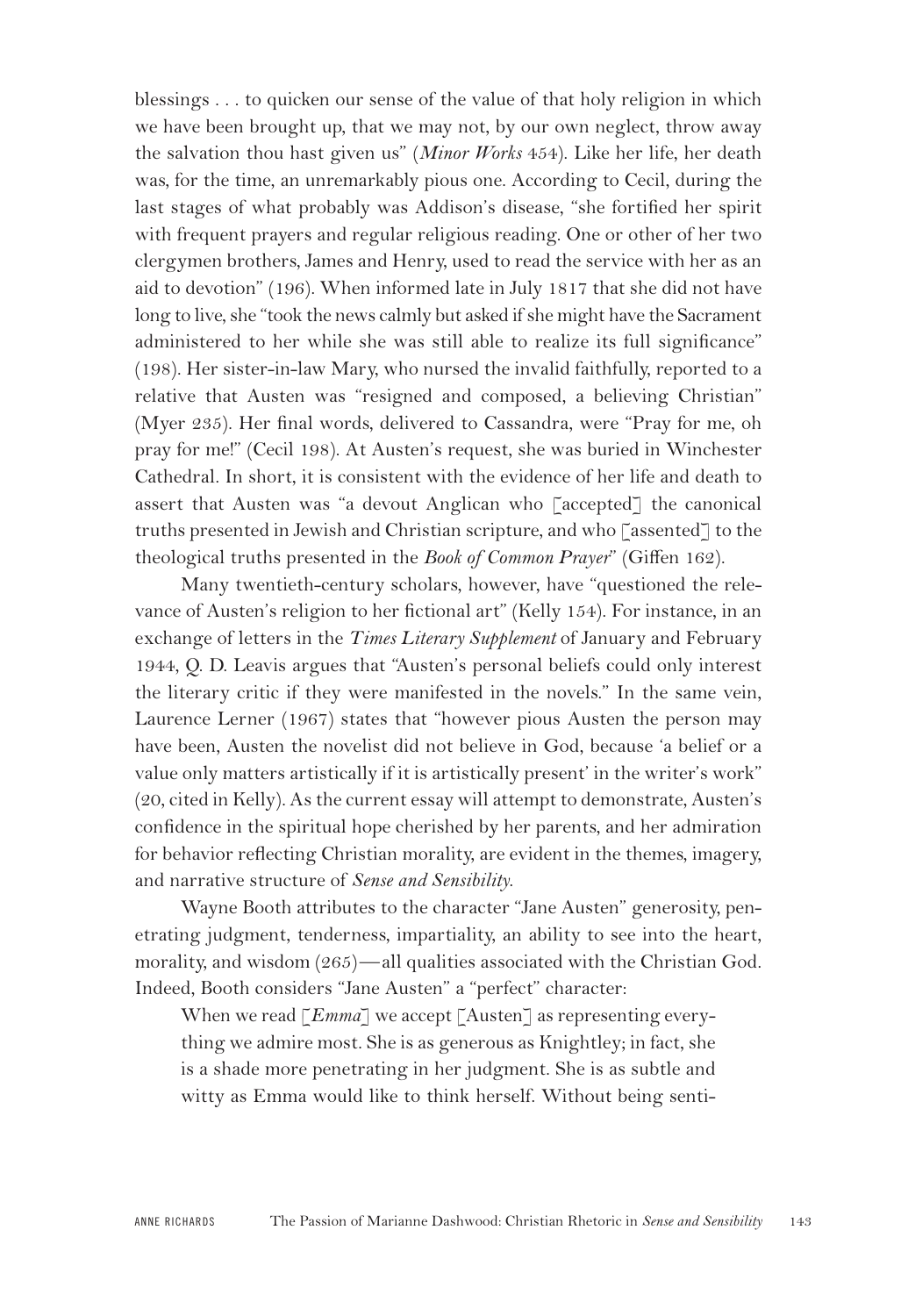mental she is in favor of tenderness. She is able to put an adequate but not excessive value on wealth and rank. She recognizes a fool when she sees one, but unlike Emma she knows that it is both immoral and foolish to be rude to fools. She is, in short, a perfect human being, within the concept of perfection established by the books she writes. (265)

Christian ideology provides a foundation on which Austen constructs this ethos and is qualified to mete punishment, to bestow reward, and to survey the world with a confident detachment unlooked for in an impoverished, dependent second daughter of a country parson. In this regard, Austen follows the tradition of Margaret Fell and may be seen as a forerunner of writers such as Charlotte and Anne Brontë, and Margaret Fuller and Louisa May Alcott.

Kelly writes that the plots of Austen's novels are "consistent with an Anglican reading of human history as a form of romance journey in which an omniscient yet benevolent deity presides over a historical plot of human error, fall, and redemption by both free will and grace, and which instructs the reader to hope for and aspire to redemption" (165). In the absence of Austen's staunch faith, there would have been no "benevolent diety" of the novels as Kelly intuits it and no "perfect" "Jane Austen" as Booth constructs her. Her spiritual confidence sets her narratives apart from those of Modern novelists such as Henry James (*The Rhetoric of Fiction* passim) and certainly helps account for her enduring popularity. In addition to being a sublime stylist, ironist, and dramatist, Austen deftly conveys the certitude "God's in His heaven: All's right with the world."

Some have ascribed to Austen's novels an overarching irony under which no ideology should be taken seriously. Prefacing *A Rhetoric of Irony* with an anecdote illustrating this misapprehension, Booth relates a discussion he has had with a student who is certain that *Pride and Prejudice* is ironic through and through. Assertions of this type "raise something of a problem," Booth explains, for they indicate "a world in which many critics insist on the value of multiple readings, on the 'open-endedness' of all ironic literature, and on the insecurity, or even relativity, of all critical views" (3). Eschewing this assumption of radical postmodern critique, Booth argues that although an author uses irony episodically within a novel, that novel may yet contain a "sincere" message that ultimately prevails over irony.

Having sketched the likelihood that Austen was a devout Anglican, this essay will examine the subtle ways in which Austen infuses *Sense and Sensibility* with Christian ideology by manipulating theme, imagery, and plot.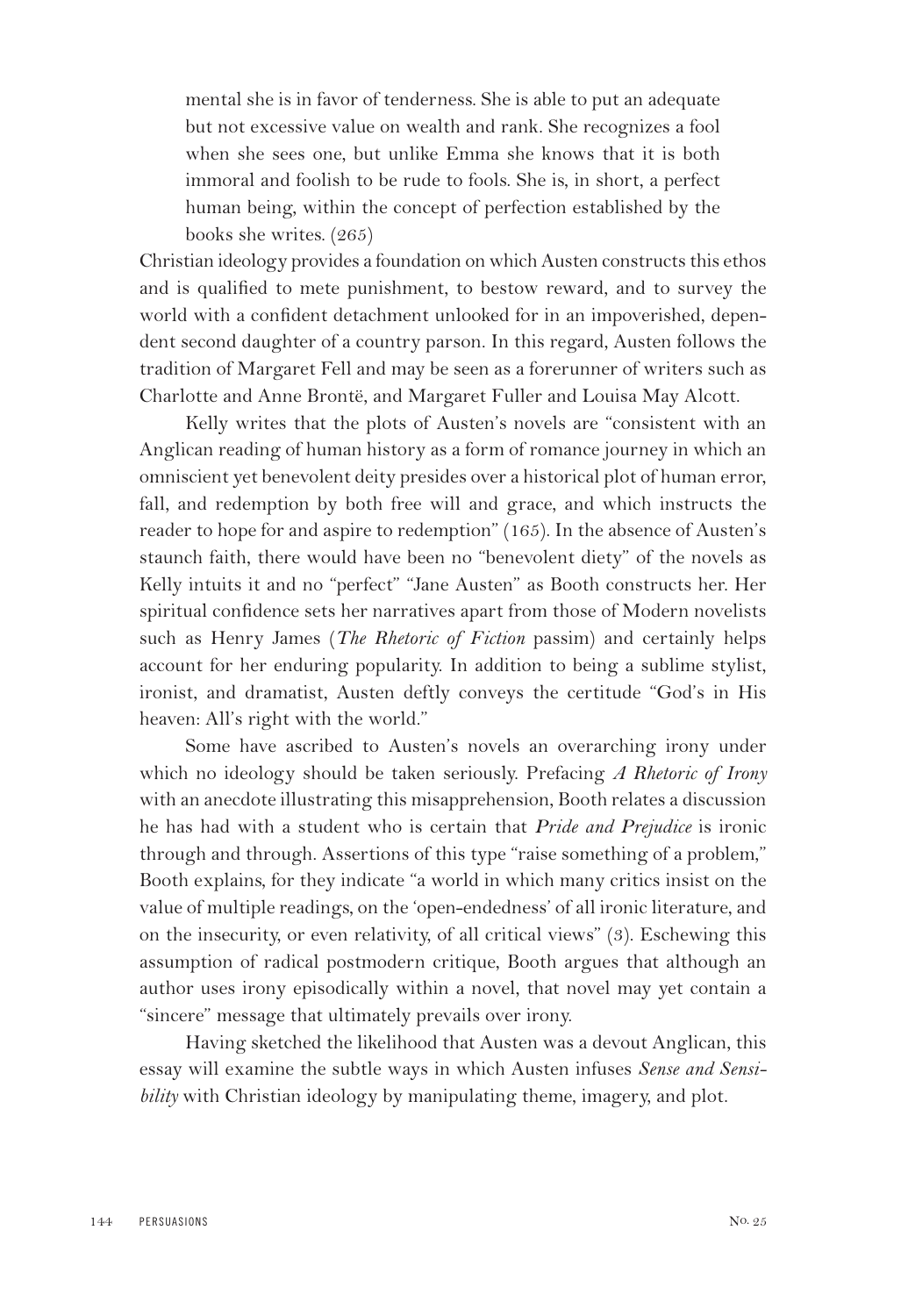# Christianity and *Sense and Sensibility*

#### THEME

The main characters of *Sense and Sensibility* are believable admixtures of those traits named in the novel's title. Yet there is one place in which individuals are either "sense" or "sensibility" characters—and that is the mind of Marianne Dashwood. Marianne denies as a matter of course the sensibility, and thus the humanity, of any person who is not a convert to her Romantic cult, who does not feel about feeling precisely as she does. The novel's title, then, depicts Marianne's *Weltanschauung*. By separating herself emotionally from the vast majority of her family and acquaintances, whom she believes cannot feel, Marianne disregards the foundational Christian commandment —love of neighbor, or charity.

For their lack of sensibility, Marianne harshly judges nearly everyone she knows. She tells her mother that she does not believe Edward Ferrars capable of emotion and states, "'It would have broke my heart to hear him read with so little sensibility. Mama, the more I know of the world, the more I am convinced that I shall never see a man whom I can really love. I require so much!'" (18). She finds fault with Edward's personal appearance insofar as she believes it reflects insensitivity: "'His eyes want all that spirit, that fire, which at once announce virtue and intelligence. And besides this; I am afraid, Mama, he has no real taste . . .'" (17). She repeats the accusation of Colonel Brandon: "'He has neither genius, taste nor spirit,'" she pronounces. "'His understanding has no brilliancy, his feelings no ardour, and his voice no expression'" (51). Mrs. Jennings, according to Marianne, "'cannot feel. Her kindness is not sympathy; her good nature is not tenderness'" (201). Marianne even suggests that her sister lacks emotional depth: "'Elinor has not my feelings,'" she tells her mother, and "'therefore she may overlook [Edward's dullness], and be happy with him'" (18). For Marianne, Marianne is the measure of all things:

With excellent abilities and an excellent disposition, [she] was neither reasonable nor candid. She expected from other people the same opinions and feelings as her own, and she judged of their motives by the immediate effect of their actions on herself. (201–02)

On first glance, Marianne loves and respects only her mother and Willoughby, but actually, Marianne loves and respects only herself. "The resemblance between her and her mother was strikingly great" (6), and in the final analysis any compliment Marianne pays her mother's sensibility or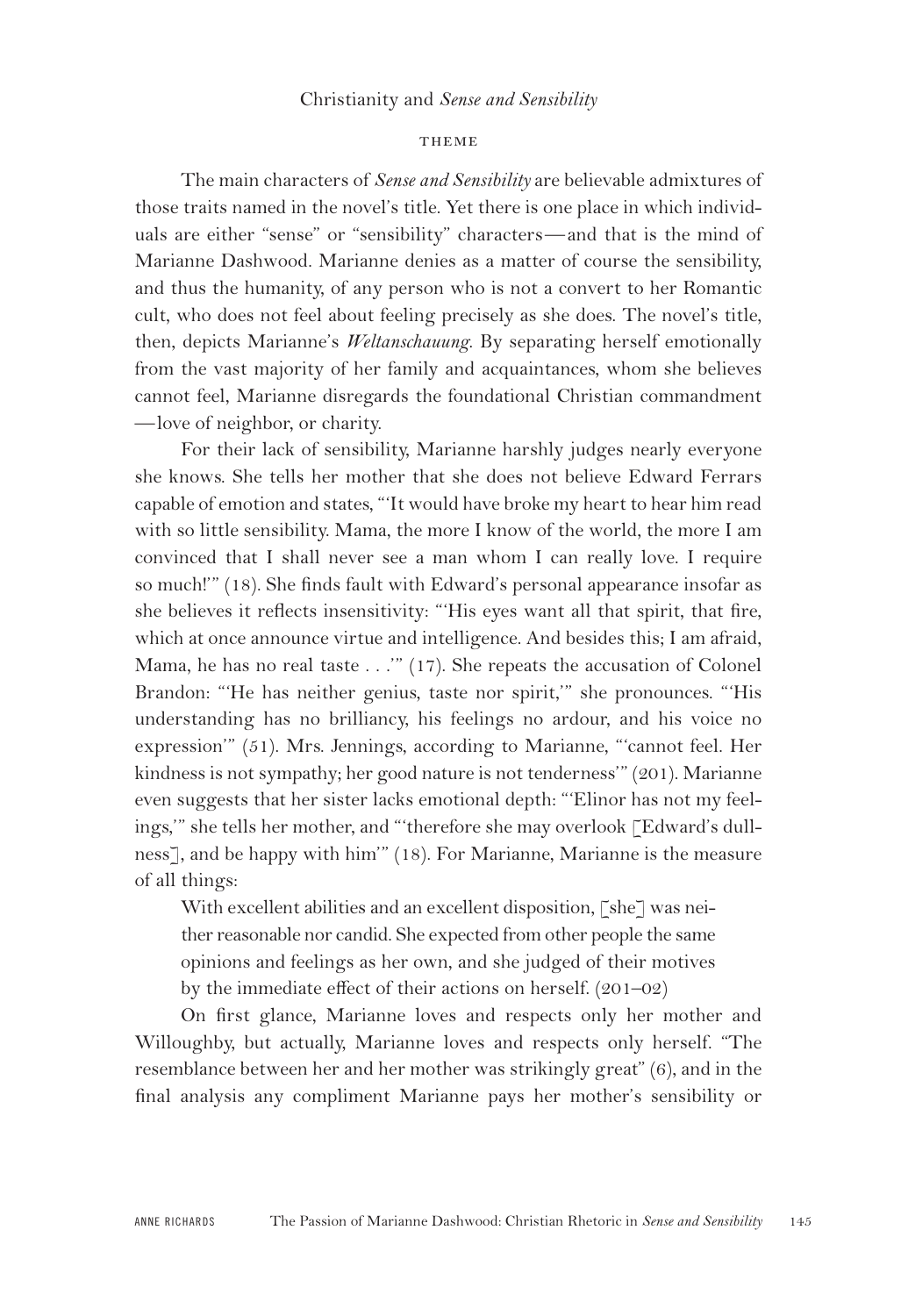nobility of spirit has its source in what she admires most in herself. Marianne's egocentrism is clear in her creation of the fantasy of Willoughby, ultimately an extension of her self-love. "'I could not be happy,'" says Marianne, "'With a man whose taste did not in every point coincide with my own. He must enter into all my feelings; the same books, the same music must charm us both'" (17). The two young people have a "general conformity of judgement in all that related to either" (47), but it is clear that this conformity is not authentic: Marianne demands compliance, and Willoughby is enamored enough to ensure it:

[Marianne's] favorite authors were brought forward and dwelt upon with so rapturous a delight, that any young man of five and twenty must have been insensible indeed, not to become an immediate convert to the excellence of such works, however disregarded before. Their taste was strikingly alike. The same books, the same passages were idolized by each—or, if any difference appeared, it lasted no longer than till the force of her arguments and the brightness of her eyes could be displayed. He acquiesced in all her decisions [and] caught all her enthusiasms. (47)

Although Marianne has "'scarcely allowed sorrow to exist but with [herself]'" (346), she awakens morally at the end of the novel and no longer imagines herself separated from the rest of humanity by an extraordinary sensibility. Because she is a character of "sense" as well as "sensibility," and because her "'illness [makes her] think'" (345), she is capable of reform. One example may suffice to illustrate the transformation wrought in Marianne's attitude towards her own and others' sensibilities after her illness. When Marianne learns from Elinor of Willoughby's arrival at the Palmers' and of his confession, she does not seek encouragement "in the violence of her affliction" (7), nor does she consider herself only, regarding the matter. Rather, she considers first the feelings of her mother:

A thousand inquiries sprung up from her heart, but she dared not urge one. . . . As soon as they entered the house, Marianne, with a kiss of gratitude, and these two words just articulate through her tears, "Tell Mama," withdrew from her sister and walked slowly upstairs. Elinor would not attempt to disturb a solitude so reasonable as what she now sought. (348)

Marianne tells Elinor that "'the future must be [her] proof.... [her] feelings shall be governed and  $\lceil \text{her} \rceil$  temper improved. They shall no longer worry others, not torture [herself]'" (347). Evidence that Marianne's illness and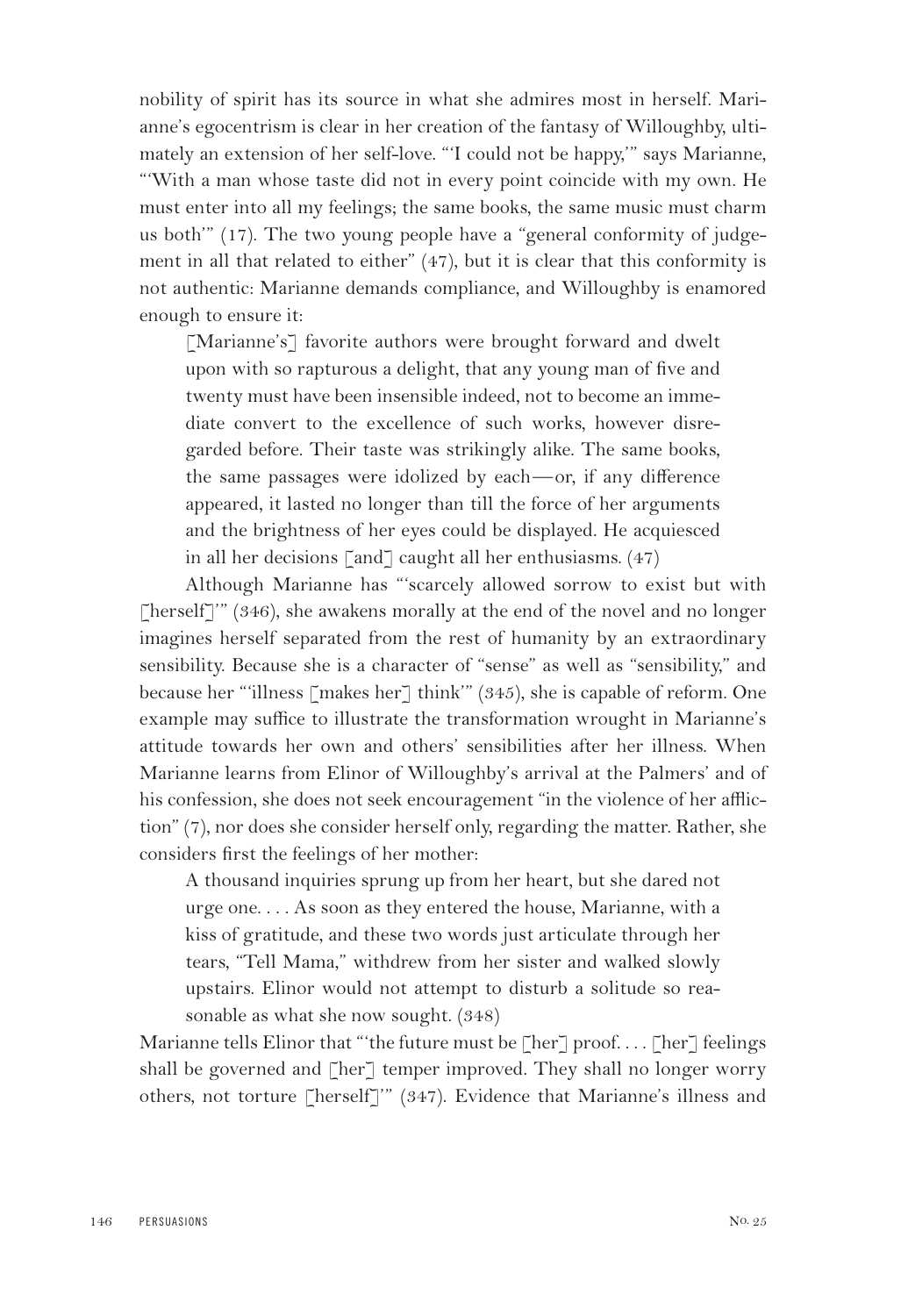transformation are meant to be understood in terms of a rebirth in Christ appears in Austen's use of religious imagery and allusion throughout the novel, especially in narrating the heroine's involvement with Willoughby.

# **IMAGERY**

Willoughby personifies spiritual ruination, and Austen signifies this by her use of Christian imagery in relating his story. To the extent that self-love corrupts him, Willoughby represents one of the moral alternatives facing Marianne. Because he is addicted to pleasure, he has chosen his god, and it is Mammon. His one distress is his fettered estate; he has no inkling of his spiritual bankruptcy, and he cherishes a faith that "'the death of [his] old cousin, Mrs. Smith, [is] to set [him] free'" (320). When this relation does not die, he abandons Marianne, whom he adores, for Miss Grey, whom he despises. The fact that he has leagued himself with the devil is the basis of the imagery he uses to describe to Elinor his last meeting with Marianne:

"What a sweet figure I cut. What an evening of agony it was! Marianne, beautiful as an angel, on one side, calling me Willoughby in such a tone!—O God—holding out her hand to me, asking me for an explanation with those bewitching eyes fixed in such speaking solicitude on my face! And Sophia, jealous as the devil, on the other hand looking all that was—well, it does not signify; it is over now." (327)

When Elinor sees Willoughby for that last time, she starts "back with a look of horror at the sight of him," obeying "the first impulse of her heart in turning instantly to quit the room" (317). Willoughby prevails on her to listen and throughout his speech utters the word *God* four times; *the devil*, twice; *soul*, three times; *heart*, six times; *guilty*, twice; *blessed*, twice; and also *diabolical*, *saint*, *heaven*, *faith*, *temptation*, and *atonement*. Like Marianne, Willoughby has been called on to make the moral choice, but he chooses darkness. Indeed, the only certain knowledge the reader gains from his confession is that he regrets he is no longer happy and that Marianne is welcome to continue her relationship with him now that he is married.

Marianne's moral journey, too, is punctuated by Christian imagery. When Marianne first meets Willoughby, she is—as the reader learns in an incidental conversation—on "High Church Down" (60). She is running to her family's cottage when she trips and sprains her ankle. "'There, exactly there,'" she tells Elinor, "'On that projecting mound—there I fell; and there I first saw Willoughby'" (344). As the reader infers from the story of the young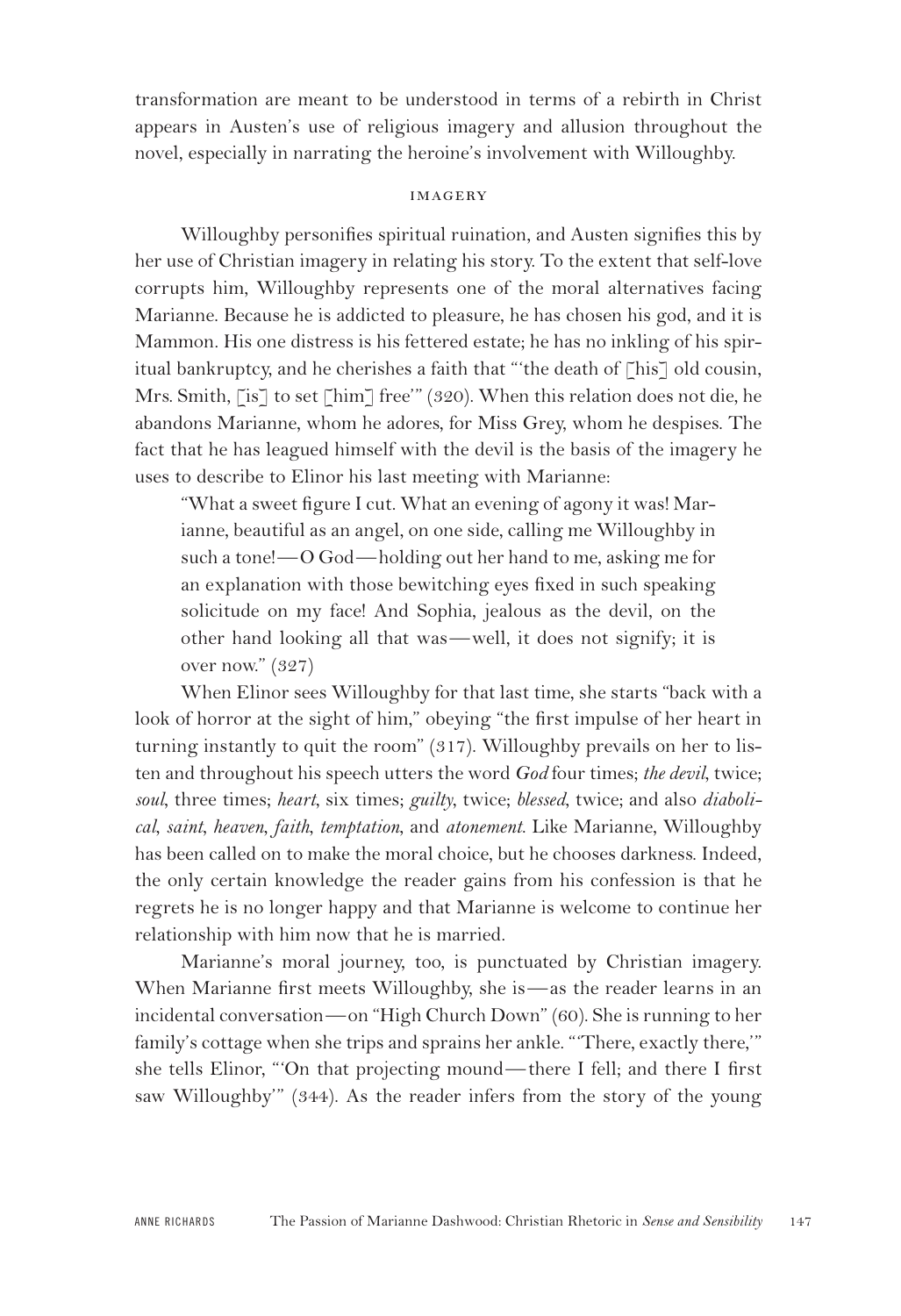Eliza, from the moment of meeting him, Marianne has been in danger of slipping from her adolescent self-absorption into his hedonism. Her impetuosity places her at especial risk.3

Marianne falls, but she is also resurrected. For Austen's active protagonists, writes Kelly, "the turning point is an act of self-abnegation or humility that could be described as Christian and that seems to occur against the run of the plot and thus to be providential, or the effect of grace" (163). After Marianne contracts an infection during the Easter season, it seems she will not live, but despite the failure of the doctor's medicines and a prolonged fever, she revives. Immediately after Willoughby's exit, Elinor returns to Marianne's room to find her sister "just awaking [from unconsciousness], refreshed by so long and sweet a sleep to the extent of [Elinor's] hopes" (333). What follows is the unveiling of a remarkable change in Marianne. Her emotions have become "too natural . . . to raise anything less tender than pity" in Elinor. Marianne has "'scarcely allowed sorrow to exist but with [herself]" (346), but her "'illness has made  $\lceil \text{her} \rceil$  think'" (345), and she repents of her former behavior:

"Long before I was enough recovered to talk, I was perfectly able to reflect. I considered the past: I saw in my own behavior, since the beginning of our acquaintance with him last autumn, nothing but a series of imprudences towards myself and want of kindness to others. I saw that my own feeling had prepared my sufferings, and that my want of fortitude under them had almost led me to the grave. . . . I wonder at my recovery—wonder that the very eagerness of my desire to live, to have time for atonement to my God, and to you all, did not kill me at once." (345–46)

The language Marianne uses to describe how she envisions her new life with Elinor is, like Willoughby's speech to Elinor, noteworthy for the denseness of its Christian imagery:

"When the weather is settled, and I have recovered my strength," she said, "we will take long walks together every day. We will walk to the farm at the edge of the [High Church] down, and see how the children go on; we will walk to Sir John's new plantation and Barton Cross, and the Abbeyland; and we will often go to the ruins of the Priory, and try to trace its foundations as far as we are told they once reached. I know we shall be happy." (343)

Marianne vows that henceforth Willoughby's memory "'shall be regulated, it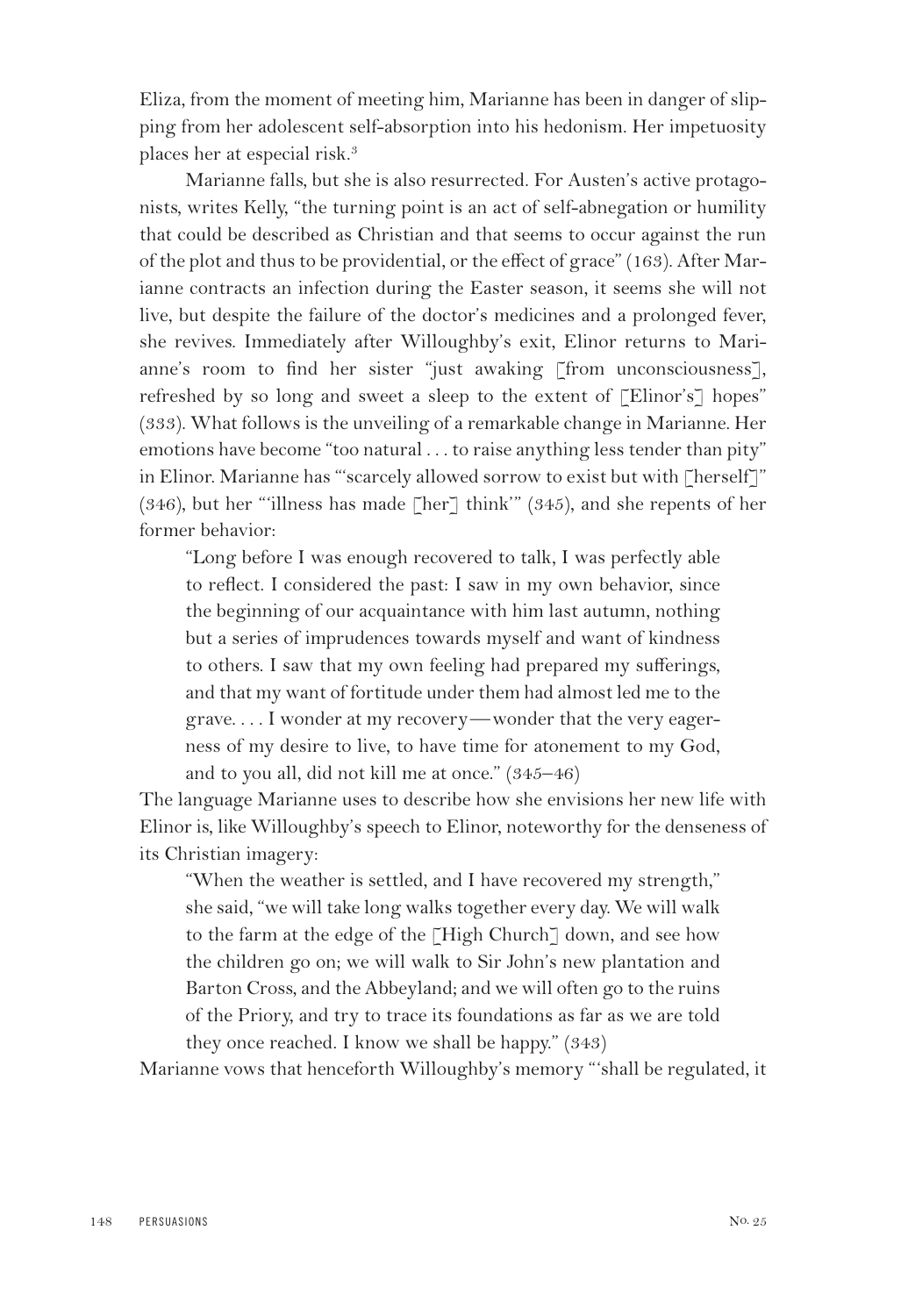shall be checked by religion, by reason, by constant employment'" (347), and that she will "'live solely for [her] family'" (347). Marianne's illness is much more than a physical episode: it is a spiritual rebirth.

# plot

In addition to the general theme of the need to cultivate charity, and the religious imagery used in conjunction with Marianne's illness and her relationship with Willoughby, there is at least one other aspect of *Sense and Sensibility* that points to the centrality of Marianne's Christian journey. The action of the novel can be seen as conforming to one pattern; and this pattern, as having its point of reference in her "rebirth" (see Figure).

The two sets of relationships mapped in Figure One mirror each other. Willoughby and Lucy Steele (A) are both avaricious: Willoughby is unusually handsome, and Robert's objections aside, the Dashwood sisters must acknowledge Lucy's "considerable beauty" (120). Willoughby and Lucy are eager, affectedly open communicators: "Long before [Willoughby's first] visit concluded [with Marianne], they conversed with the familiarity of a long-established acquaintance" (47); similarly, Lucy early singles Elinor out as the target of an "easy and frank communication of her sentiments" (127). Willoughby calculates that the death of his aunt, and later Miss Grey, will secure his fortune and freedom; and Lucy, that the death of Mrs. Ferrars, and then the death of the incumbent at Norland, will secure hers. Finally, Lucy and Willoughby are both associated with frivolity during the Christmas holidays. Willoughby dances from eight to four on the previous Christmas, and Lucy and her sister are "prevailed on to stay nearly two months at the Park, and assist in the due celebration of that festival which requires a more than ordinary share of private balls and large dinners to proclaim its importance" (152).

On first glance, Miss Grey and Robert (B) may seem to have little in common, but in fact they share their most salient characteristic: nondescription. Miss Grey is "a very fashionable-looking young woman" (176) whom even Mrs. Jennings has nothing to say about. "'I never heard any harm of her,'" that good woman tells Elinor, "'Indeed, I hardly ever heard her mentioned'" (194). Robert, too, is a person of fashion and inconsequence. When the Dashwood sisters are introduced to him, his broad stare "imprinted on Elinor the remembrance of a person of strong, natural, sterling insignificance, though adorned in the first style of fashion"  $(220, 221)^4$ 

The similarities between Colonel Brandon and Elinor (D) are clear. Nei-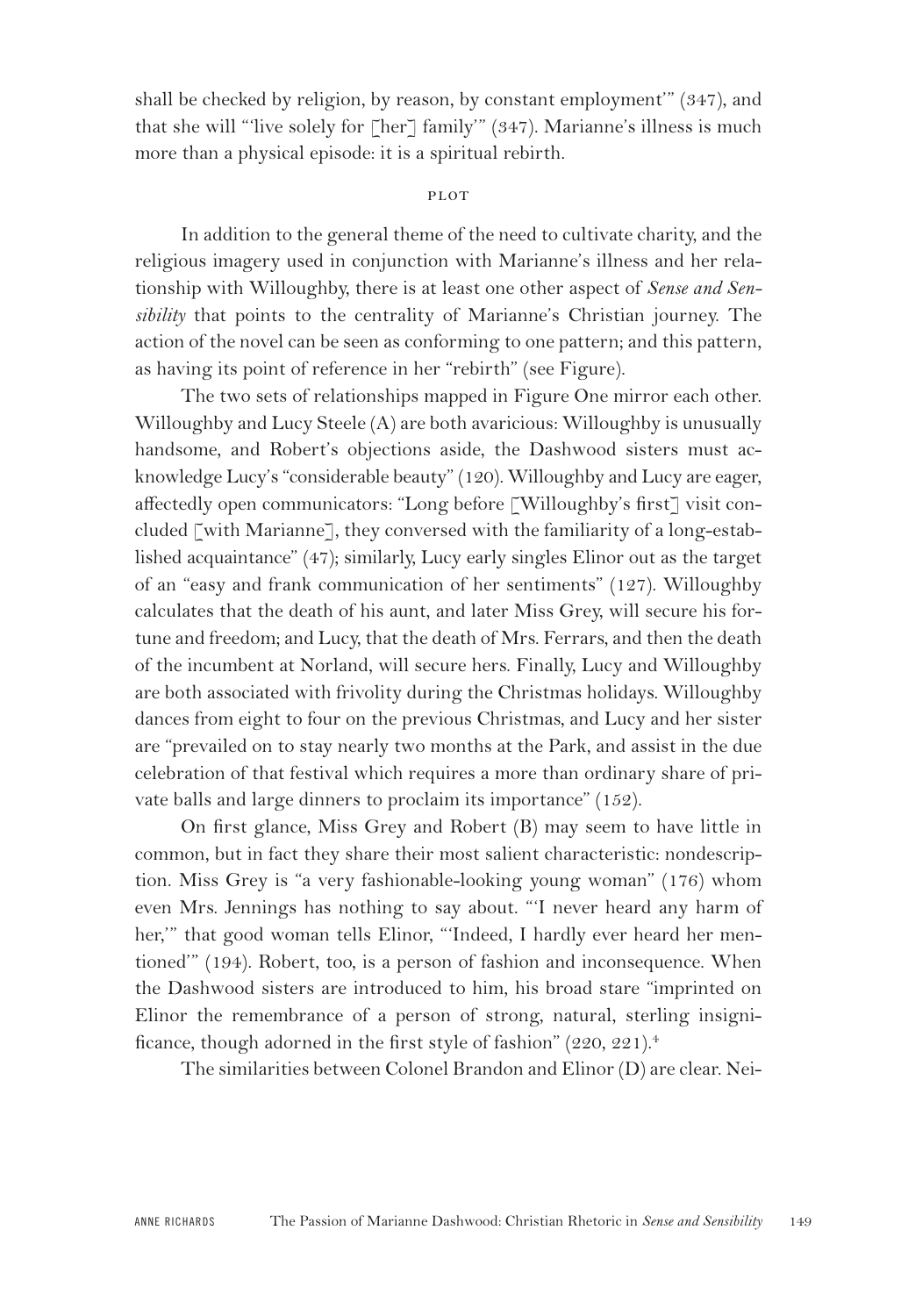

Figure. The centrality of Marianne and Edward to the plot of *Sense and Sensibility*.

ther character ever entertains high hopes of marrying the beloved. Even before Edward's engagement to Lucy is generally known, Elinor is "far from depending on that result of his preference for her, which her mother and sister still considered as certain" (22); and even after Willoughby has married, Mrs. Dashwood tells Elinor that Colonel Brandon thinks "'Marianne's affection too deeply rooted for any change in it under a great length of time, and even supposed her heart again free, is too diffident of himself to believe, that which such a difference of age, and disposition, he could ever attach her" (338). Despite Elinor's and Edward's realistic appraisals, Elinor cannot keep herself from being secretly and painfully in love with Edward, nor can Colonel Brandon prevent himself from loving Marianne. Most important, both Elinor and Colonel Brandon personify charity, scrupulously performing "'with gentleness and forebearance'" the virtues that Marianne sets for herself upon reformation: "'the civilities, the lesser duties of life'" (347).

Marianne and Edward (C) are the only positive characters who are central to the lives of the others and consequently occupy the focal points of the diagrams. Marianne has been mistakenly attached to Willoughby, for she believes he is a much better man than he is; and Edward has been mistakenly attached,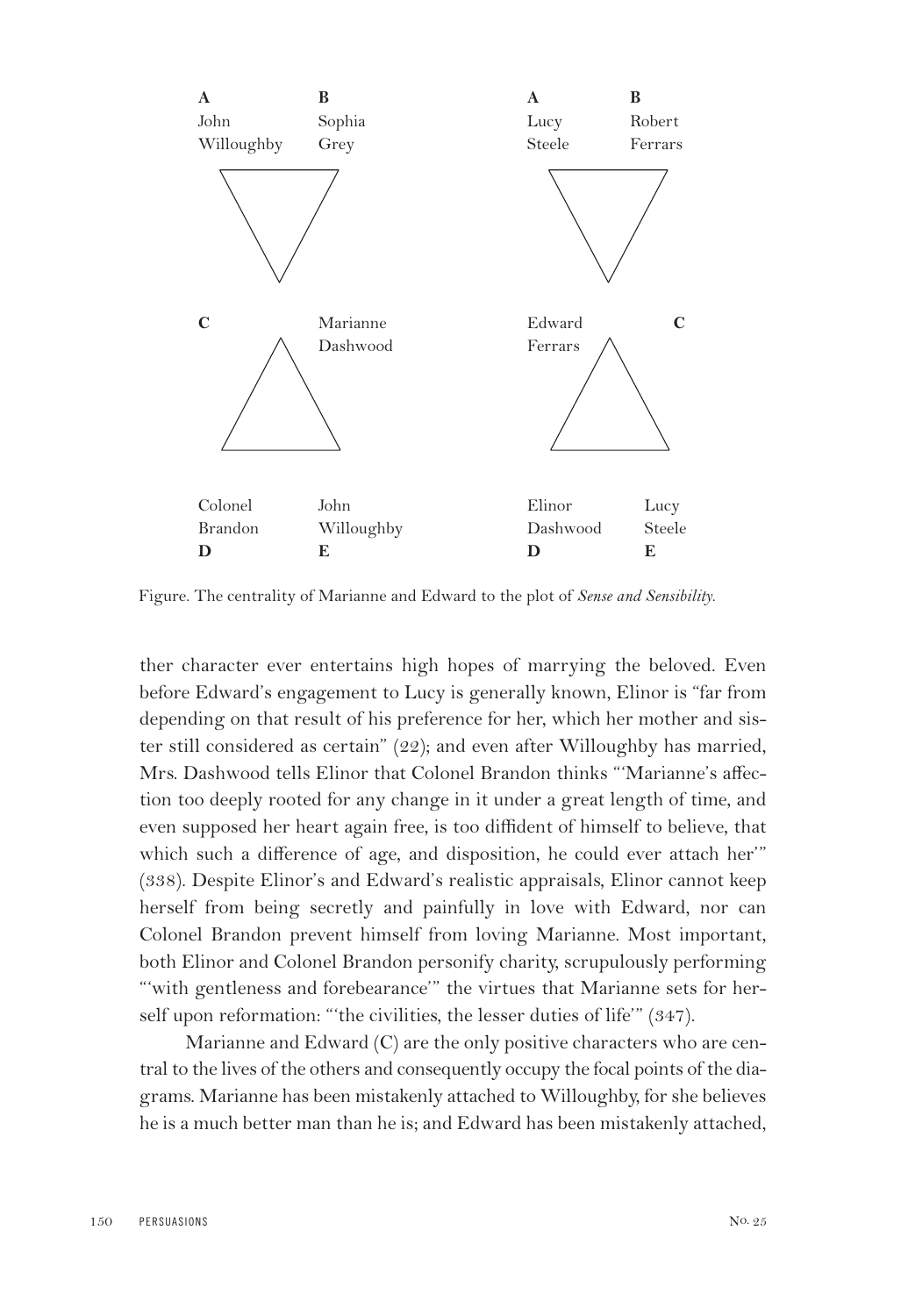as well—not simply because he has made a promise he must keep but because, like Marianne, he has made an egregious error in judging character:

Though his eyes had long been opened, even before his acquaintance with Elinor began, to  $\lceil Lucy's \rceil$  ignorance and a want of liberality in some of her opinions, they had been equally imputed to him by her want of education; and till her last letter reached him he had always believed her to be a well-disposed, good-hearted girl, and thoroughly attached to himself. Nothing but such a persuasion could have prevented his putting an end to  $\lceil$  the<sup> $\rceil$ </sup> engagement. (336, 337)

As the plot spins out, the romantic statuses of Edward and Marianne both remain secret. Edward is engaged to Lucy although no one realizes this initially, and Marianne is not engaged to Willoughby although no one realizes this initially, either. The "engagements" end similarly: Edward and Marianne both receive callous letters from the persons they once were attached to, informing them that the attachments are either obsolete or fictitious. When Willoughby writes to Marianne, he returns her letters to him and a lock of her hair; when Lucy writes to Edward, she requests that he burn her letters to him, "'but the ring, with my hair, you are very welcome to keep'" (365).

Furthermore, Marianne is abandoned for Miss Grey, and Edward is abandoned for Robert (A–B). The choices are not remarkable: Willoughby has chosen Miss Grey for her money, and Lucy has chosen Robert for his. Edward's financial position is as attractive to Lucy as Marianne's is to Willoughby, and both replacements are inferior (B–C). When Lucy abandons Edward, his conscience is free to choose Elinor; when Willoughby abandons Marianne, her heart is free to choose Colonel Brandon (C–D).

Willoughby and Colonel Brandon, like Lucy and Elinor, are foils (D–E). Colonel Brandon and Willoughby are jealous of each other, as are Elinor and Lucy. Colonel Brandon suffers because he knows the truth about Willoughby; and Elinor, because she knows the truth about Lucy. Colonel Brandon reveals the history of the younger Eliza to Elinor, summarizing: "'[Willoughby's] character is now before you—expensive, dissipated and worse than both. Knowing all this, as I have known it many weeks, guess what I must have felt on seeing your sister as fond of him as ever'" (120). Elinor does not believe that Edward can ever be happy with Lucy. "Could he, were his affection for herself out of the question, with his integrity, delicacy, and well-informed mind, be satisfied with a wife like her—illiterate, artful, and selfish?" and she weeps "for him more than for herself" (140).

Finally, Willoughby confesses that he had no real love for Marianne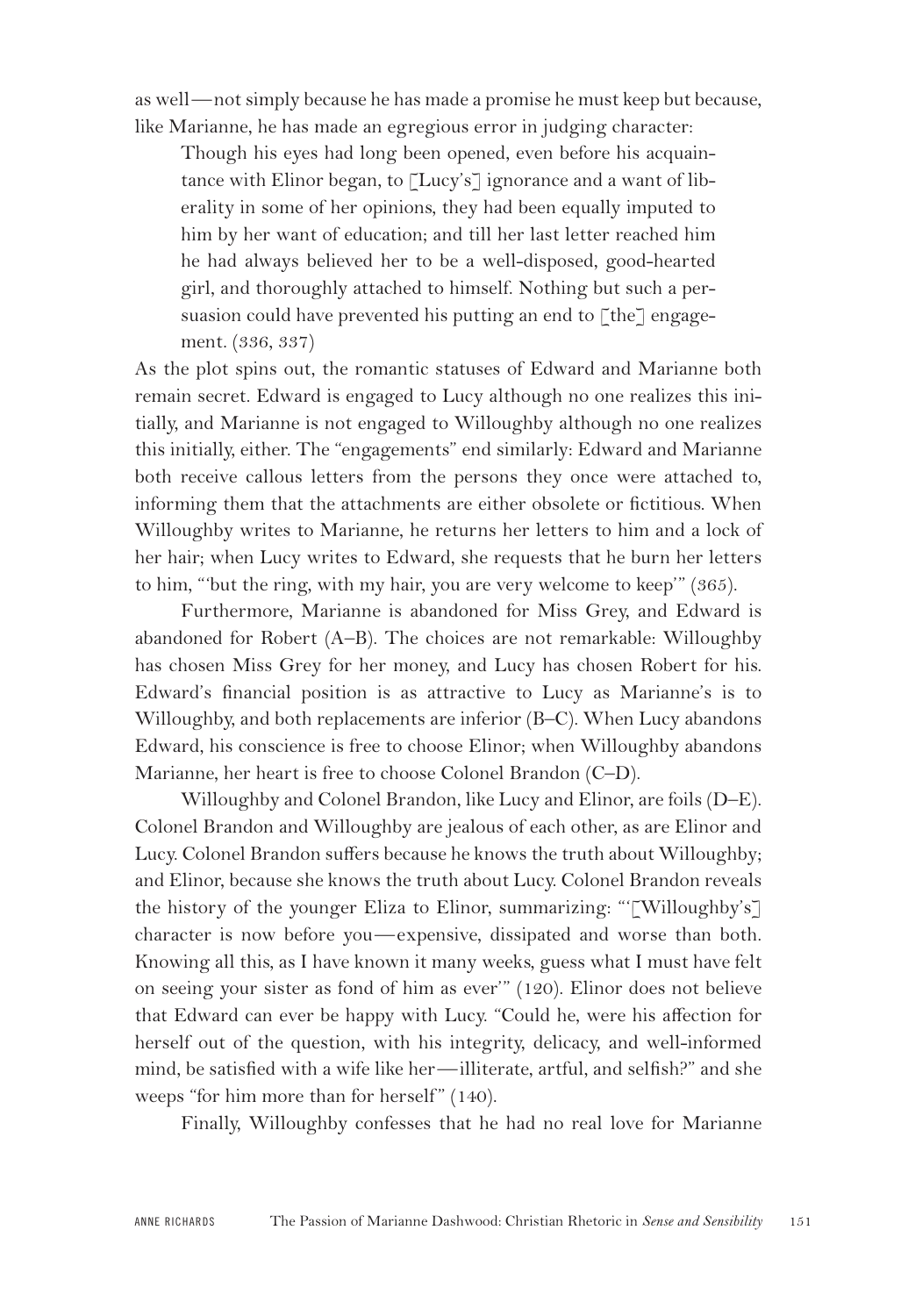when he engaged her regard, and evidently Lucy had no more for Edward when she engaged his honor (C–E).

Austen's structuring of the main action in this manner is not an artifice but points to the centrality of the theme of Marianne's rebirth as Christian penitent. Marianne's conflict with Willoughby is a private battle symbolizing a universal one. The conflict between Edward and Lucy, however, is not internal and has no universal implications. Edward's release from Lucy's power is the result of circumstance alone. And Austen is remarkably clear about this, giving Edward a mock salvation at the hands of his mother, and thereby once again referring the reader to the novel's true salvation story—Marianne's.

After a proper resistance on the part of Mrs. Ferrars, . . . Edward was admitted to her presence, and pronounced again to be her son. . . .

. . . For many years of her life she had two sons, but the crime and annihilation of Edward, a few weeks ago, had robbed her of one; the similar annihilation of Robert had left her for a fortnight without any; and now, by the resuscitation of Edward, she had one again. . . .

In spite of being allowed once more to live, however, he did not feel the continuance of his existence secure, till he revealed his present engagement; for the publication of that circumstance, he feared might give a sudden turn to his constitution, and carry him off as rapidly as before. (373)

Edward has never been in danger of alienating a moral God; he has been in danger only of offending his mother. That his mother resurrects him is another circumstance, another exteriority, for which Edward bears no responsibility and harbors little concern. When told that he should write to her and beg her forgiveness, he refuses, saying, "'I am grown neither humble nor penitent by what has passed'" (372). But Marianne's rebirth is deeply heartfelt: she is painfully eager "to have time for atonement to [her] God'" (346). "'My spirit is humbled,'" she asserts, "'my heart amended'" (347).

The actions of Elinor, Robert, and Lucy find their common reference in Edward, just as the actions of Willoughby, Miss Grey, and Colonel Brandon find theirs in Marianne. But because of Edward's moral maturity, the novel's action strains for the illumination of that struggle taking place in Marianne's young and passionate heart. *Sense and Sensibility* is a novel about Marianne Dashwood—not for the reasons Romantically inclined readers might like to give, but because Marianne's *Christian* passion is the focus of the dramatic action of the novel.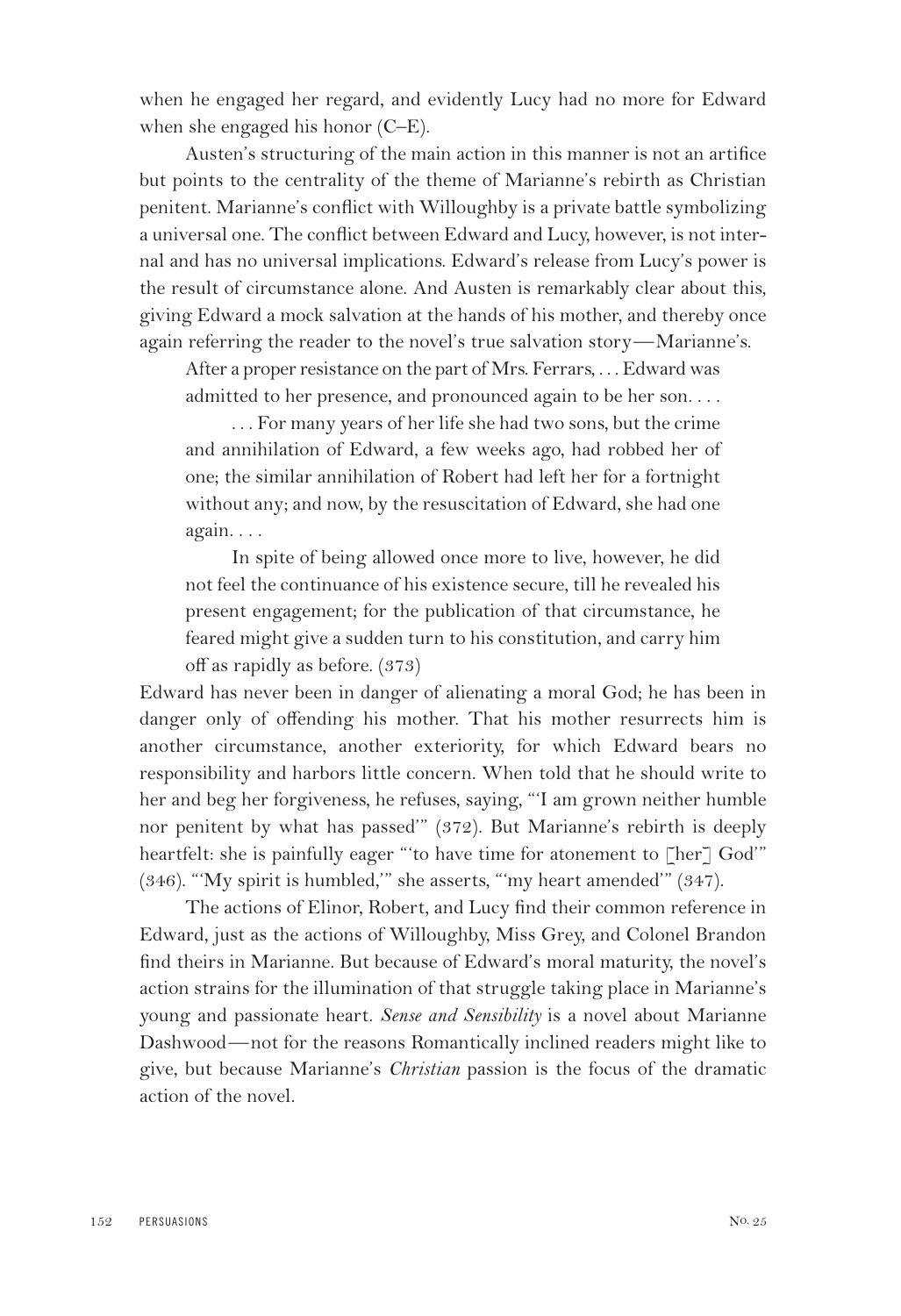\*\*\*\*

This essay has supported Giffen's claim that Austen "is a Christian humanist, not a secular humanist—she is an Anglican author who writes Christian stories" (27). And, like Giffen, I have suggested that if Austen's "readers, her biographers, and her literary critics—fail to grasp the centrality of that fact and do not rise to the challenge that it presents to reading and biography and criticism, then we will misunderstand her life and misread her novels at their most profound level of interpretation." A close reading of *Sense and Sensibility* indicates that critical interest in Austen's religious ideology is appropriate, for Marianne's "Christian romance" provides the novel its focus. Marianne is the one character whose worldview embraces the false dilemma of the novel's title, the one character who walks safely through a forest of religious imagery, and the one character who develops internally and around whose pilgrimage Austen structures her story.

#### **NOTES**

1. Chesterton expounded that Austen's "very virtues glitter with the cold sunlight of the great secular epoch between medieval and modern mysticism." Perhaps his conversion to Roman Catholicism left him unsympathetic towards certain Humanist and Enlightenment elements of the Anglican worldview.

2. Jane's familiarity with the ecclesiastical profession extended far beyond her father and the Bishop. In *Jane Austen: The Parson's Daughter* (1998), Irene Collins suggests the substantial role that clergymen played in the author's experience.

Her maternal grandfather and her great uncle had been clergymen; so were her godfather, one of her uncles, two of her brothers and four of her cousins. Her sister became engaged to a clergyman and of the young men who are known or believed to have been Jane's suitors three were clergy. She was acquainted with a great many other clergymen, for they were thick on the ground in rural areas, where the rest of the population was small. . . . Jane's published correspondence alone mentions over ninety clergymen with whom she was acquainted. (*xvi* )

Austen was as knowledgeable about the clerical life as an unmarried woman of her time was likely to be.

3. Note that the syllables of her name, spoken backwards, read "would dash and marry."

4. The reader, incidentally, first meets Robert in Mr. Gray's shop.